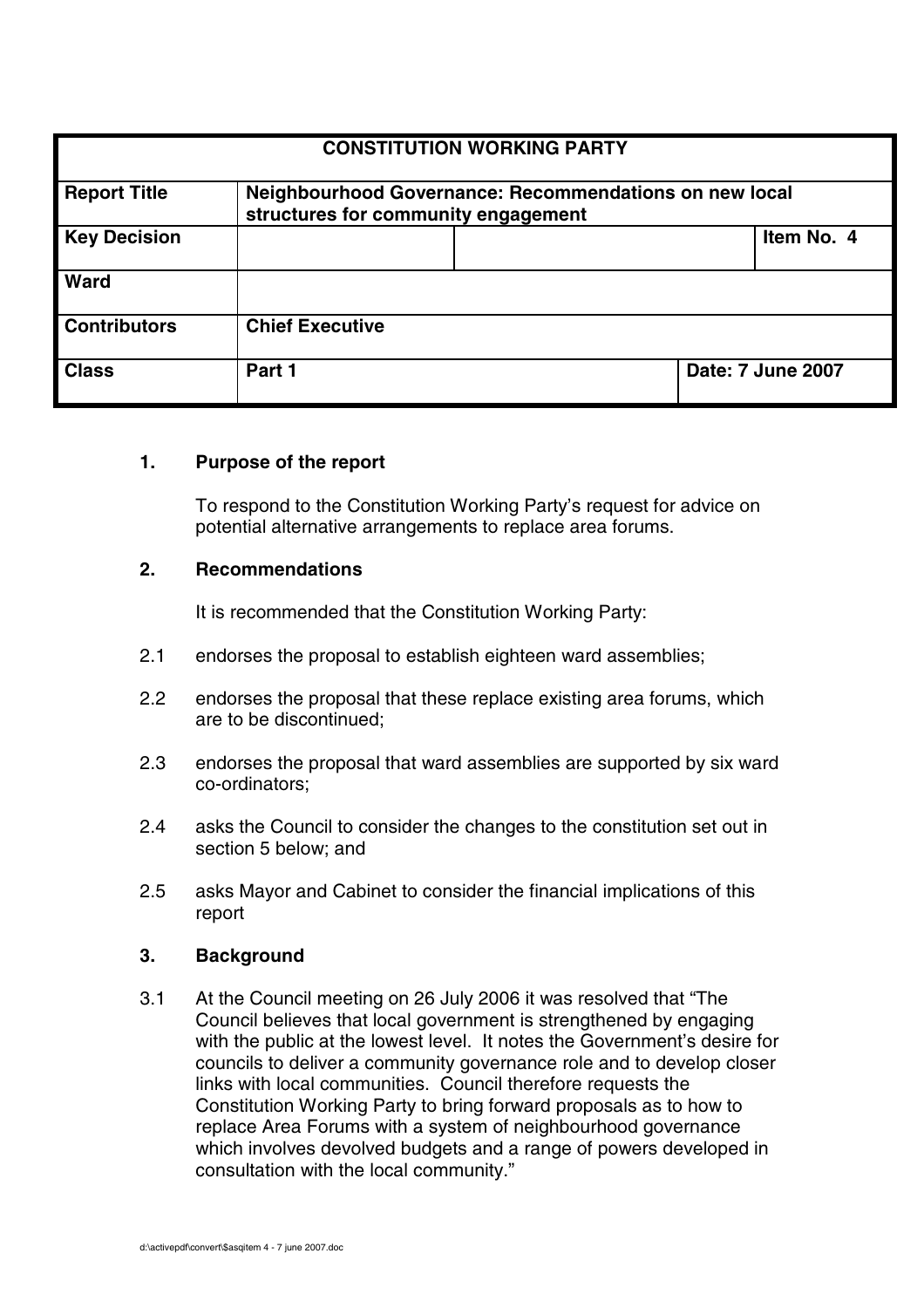- 3.2 This was further discussed by the Constitution Working Party at its meeting on 23 October 2006, which endorsed the view that "the Area Forum system had served its purpose and it was time to look for a new vehicle for community engagement." The Constitution Working Party concluded that three wards for each forum was too large, and asked for further consideration of the resources and costs of an eighteen ward model.
- 3.3 The Mayor's Commission on Empowering Communities and Neighbourhoods was established in September 2006 to identify proposals for empowering citizens and communities. The Commission considered a number of options and has recommended a model that responds to the earlier conclusions of the Council and the Constitution Working Party.

#### **4. Options considered by the Mayor's Commission on Empowering Communities and Neighbourhoods**

- 4.1 The Mayor's Commission on Empowering Communities and Neighbourhoods discussed the national policy context and history of community engagement within Lewisham. In reaching its recommendations the Commission specifically considered the following alternatives:
	- A continuation of existing neighbourhood arrangements through Area Forms and neighbourhood management
	- The introduction of statutory Parish Councils
	- The introduction of a new ward based approach
- 4.2 The Commission noted that existing neighbourhood structures provided an environment where citizens could engage with councillors and officers. Area Forums had been well attended, with good feedback from attendees and had in particular been useful opportunities for information exchange. However, there was a range of experiences suggesting that the level of engagement was highly variable across the borough. The Commission also noted that grouping together three different wards within a single Area Forum often made it difficult for people to raise and discuss local issues and had limited the opportunities for all councillors to play an active role.
- 4.3 The introduction of statutory Parish Councils could be a means to rapidly devolve a wide range of powers to a local level, and this could encourage higher levels of participation and engagement by citizens in public affairs. This option would mean establishing an additional elected tier, raising a range of governance issues as well as concerns about whether this would increase or reduce engagement in the democratic process and whether Parish Councils would introduce additional local taxation. The Commission took the view that even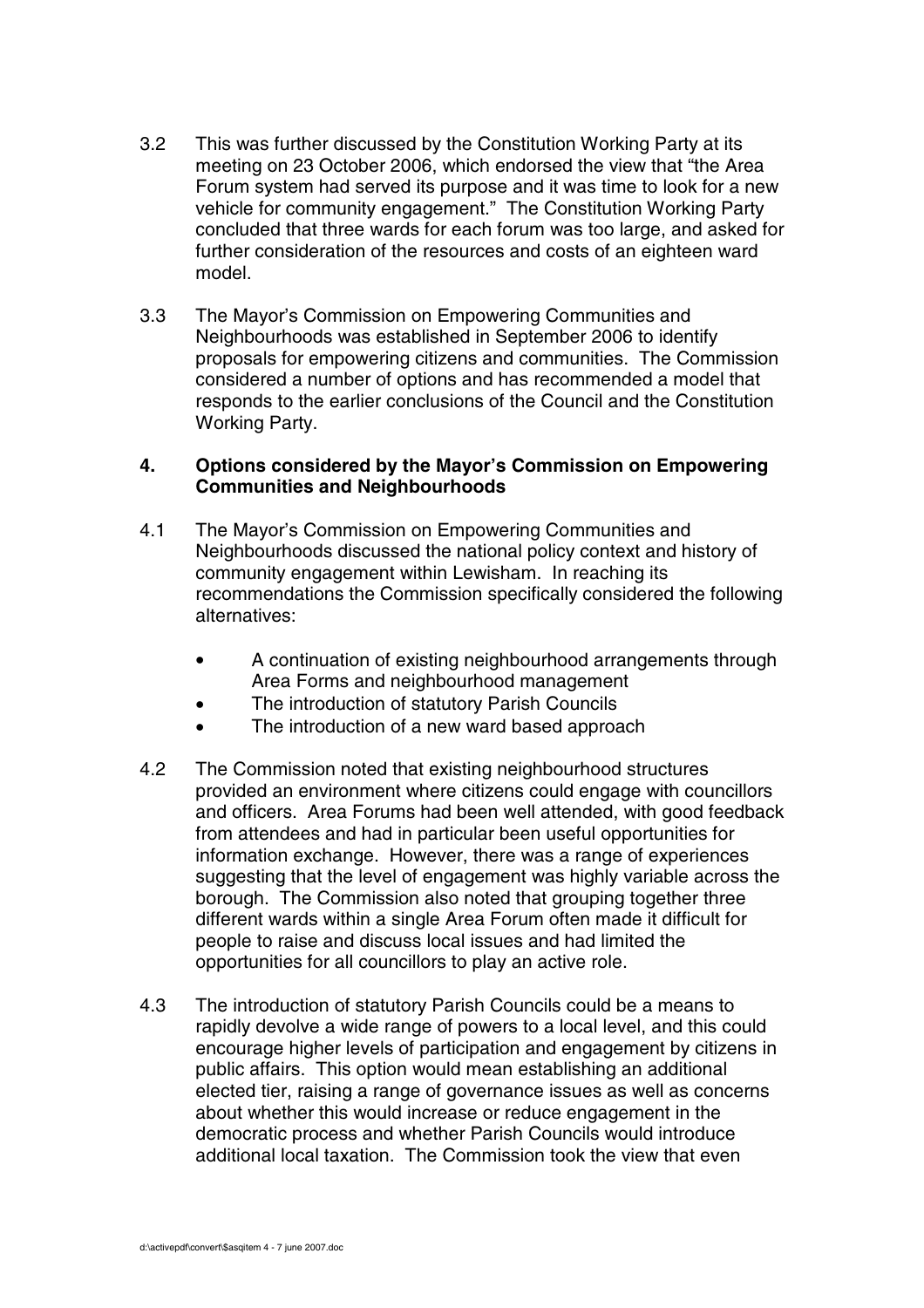where these issues could be resolved it was highly unlikely that Parish Councils would be a viable option for all wards of Lewisham.

4.4 The introduction of 'Ward Assemblies' as a universal ward based approach was proposed as a means to build on current arrangements, and complement existing locality work. The primary purpose of ward assemblies would be to influence wider decision making by identifying local priorities and concerns. A ward based approach would be supported through Community Services Directorate, and by councillors leading the involvement of local people and other representative groups. The Commission took the view that this proposal reflected the best balance between expanding and enhancing neighbourhood structures and the potential cost and constitutional implications that this could have. Achieving this balance would enable an early transition from existing structures.

#### **5. The Recommended Approach: 'Ward Assemblies'**

- 5.1 In accordance with the recommendations of the Commission, it is proposed that ward assemblies be established in each of the Council's eighteen wards, and that these arrangements replace area forums.
- 5.2 The proposal is that ward assemblies will provide residents of each ward with a structured environment for identifying, understanding and responding to local priorities. Ward assemblies will also be a regular and direct point of contact with locally elected representatives and a recognised channel through which the Council and other public sector service providers can work with local communities and neighbourhoods.
- 5.3 The ward assembly will be open to all members of the public with a core steering group expected to include:
	- Three ward councillors
	- Local residents
	- Community and voluntary sector representatives
	- A representative from the safer neighbourhood team
	- Representatives from the local business / commercial sector
	- A community representative from a tenant management organisation, if applicable
- 5.4 Ward councillors will have a central role in providing leadership for ward assemblies. The expectation is that one councillor will normally chair meetings.
- 5.5 It is proposed that each assembly be supported by a ward coordinator employed by the Council. Six ward coordinators will cover Lewisham's eighteen wards, managed by a new post within the Council's Community Services directorate. These posts will provide day to day support for each assembly, circulating information, setting up meetings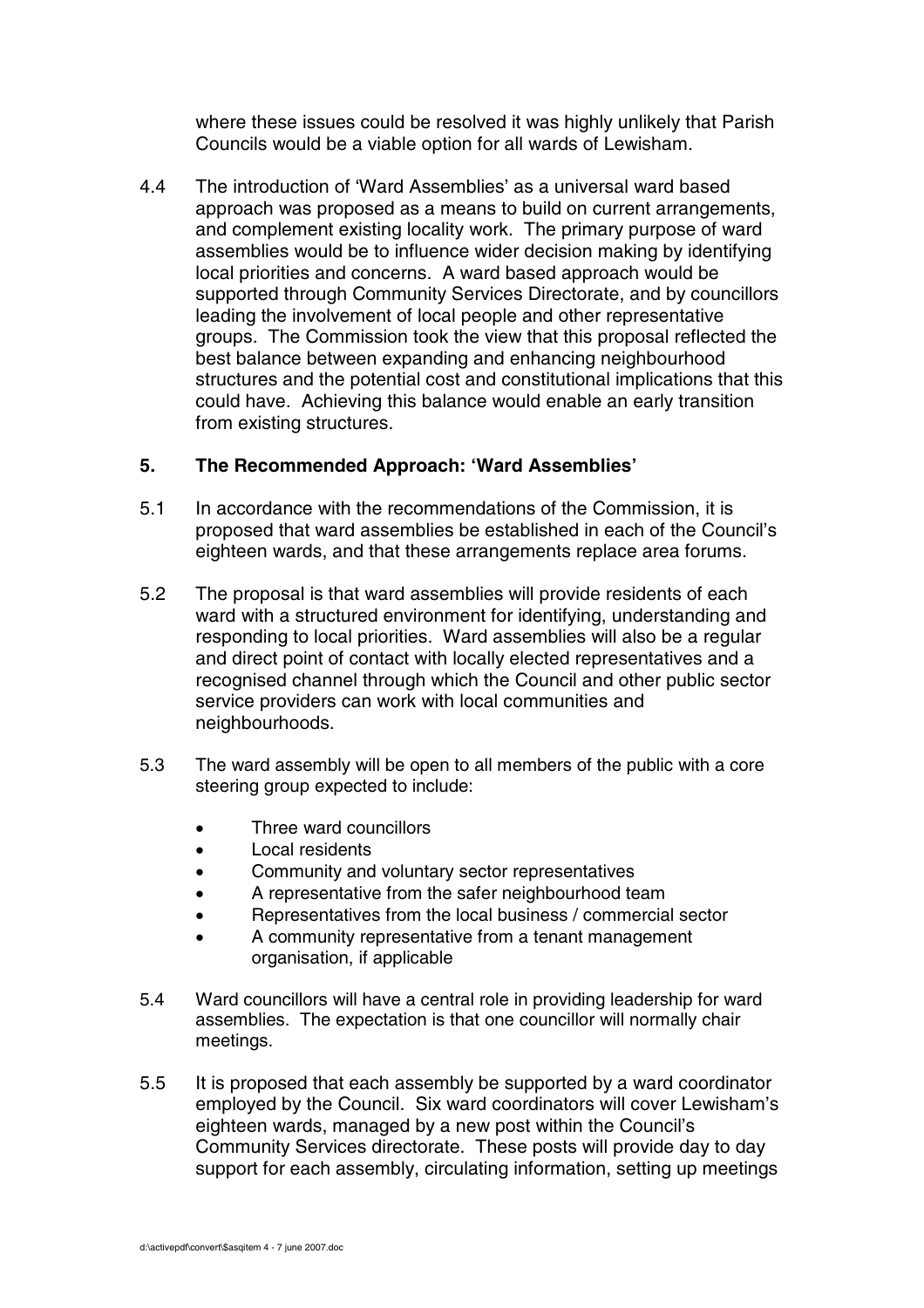and providing the link back to Community Services Directorate. Financial implications are covered in section 10 below.

- 5.6 Each assembly will adopt a Charter setting out the expectations the assembly can have in relation to support from and influence of the Council, and the expectations the Council has in relation to the purpose, conduct and extent to which the assembly represents the local community. The Charter will take the form of a non-binding agreement. The detailed drafting of the Charter will be undertaken as part of the implementation of ward assemblies, and, to ensure consistency, it is proposed that all eighteen ward assemblies be covered by the same document.
- 5.7 Ward assemblies will be flexible in terms of frequency of meetings, membership and the specifics of how they operate, allowing them to respond to local circumstances and fit with existing structures including neighbourhood management, safer neighbourhood teams and other locality focussed activity. It is proposed that each assembly will produce an annual 'Priority Plan'.
- 5.8 If successful, consideration could be given in future as to whether these arrangements could be extended to include responsibility for budgets, ownership of community assets or devolving responsibilities for services. In each case this will be dependent on detailed consideration by the Constitution Working Party and the agreement of the Council as necessary.
- 5.9 These proposals are set out in more detail in the recommendations of the Mayor's Commission on Empowering Communities and Neighbourhoods, which is included as an Annex to this paper.

## **6. Changes to the constitution**

Based on the approach outlined above the following changes to the Council's constitution are proposed, additional text marked in bold:

#### 6.1 PART II ARTICLES Article 3 Citizens and the council Section 3.2 Citizens participation in Council decision making

"For example, they may respond to consultation through the forward planning process, ask questions at Council Question Time, contribute to investigations by overview and scrutiny panels, participate in **their local ward assembly**, and take up one of the many statutory roles, such as becoming a school governor."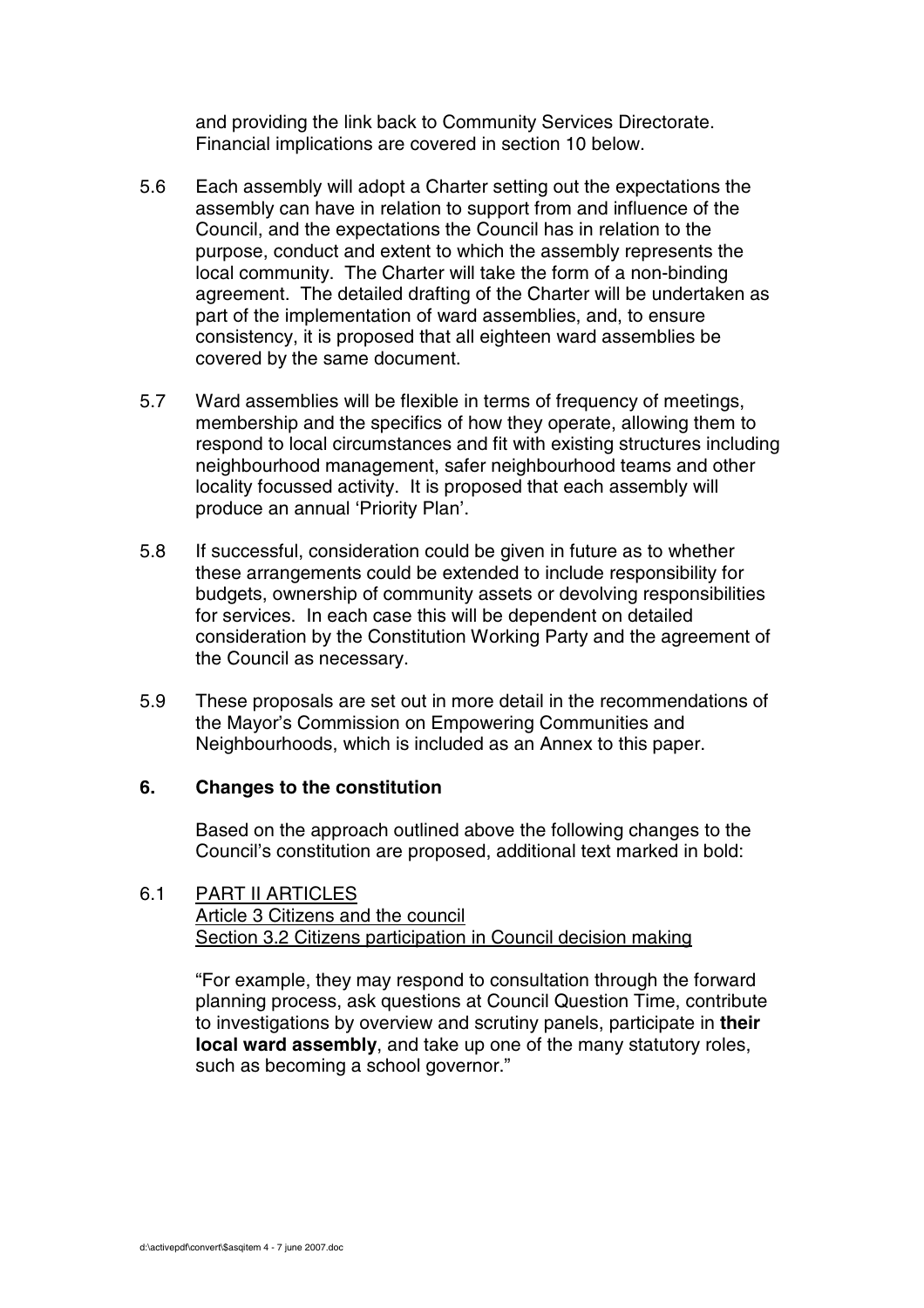## 6.2 PART II ARTICLES

Article 6: Overview and scrutiny Section 6.5 Roles common to select committees and the Business Panel (d) Community representation

Third bullet

• To liaise with the Council's **ward assemblies** so that the local community might participate in the democratic process and where it considers it appropriate to seek the views of the **ward assemblies** on matters that affect or are likely to affect the local areas**, including accepting items for the agenda of the appropriate select committee from ward assemblies**.

Fourth bullet

• To keep the Council's **ward assemblies** under review and to make recommendations to the Executive and/or Council as to how participation in the democratic process by local people can be enhanced.

## 6.3 PART II ARTICLES **Article 12: Ward Assemblies**

The Council has established a consultative network of **eighteen ward assemblies**. Though they are not decision making bodies, the **ward assemblies** are an important consultative mechanism **and provide a conduit to the council and other pubic service providers through which the local community can identify and prioritise local issues**. The Rules of Procedure at Part IV demonstrate how the views of the assemblies will be brought to the attention of the Council and the Executive.

## 6.4 PART IV PROCEDURE RULES – STANDING ORDERS D Executive Procedure Rules 19 Who can put items on the agenda for a meeting of the Executive

(f) **Ward assemblies. Restricted to a maximum of two such items on any agenda. Items to be prioritised in the order they are received. Any not placed on the agenda will have priority for the next agenda, subject always to the maximum of two such referrals per agenda. Only one referral may be made by any ward assembly to the Mayor and Cabinet in any twelve month period, unless the Mayor agrees to the contrary.**

# **7. Legal implications**

The Council is under a statutory requirement to produce and maintain a constitution under the provisions of Section 37 of the Local Government Act (2000), which must be available for public inspection. Changes to the constitution are a matter reserved for decision by the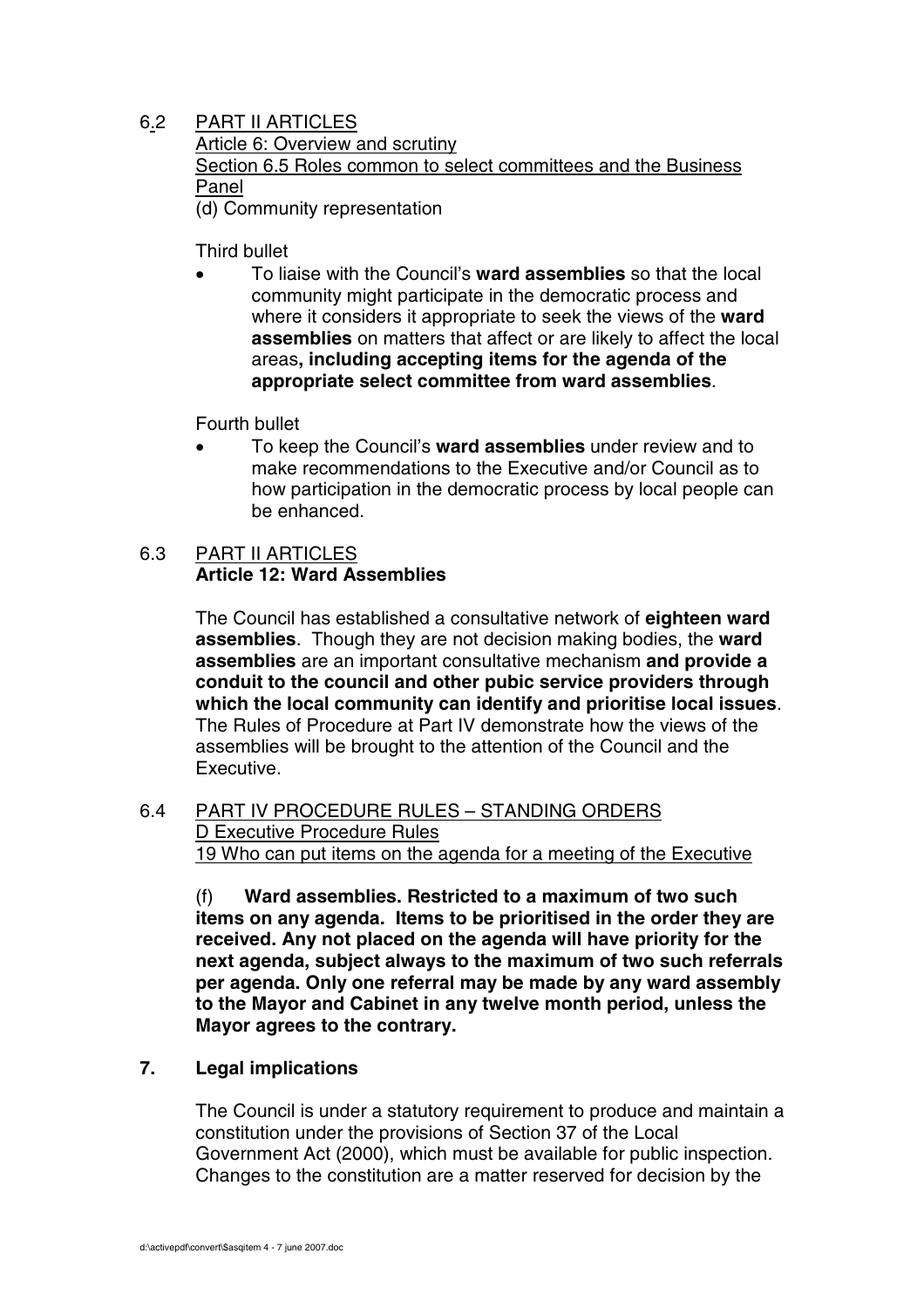full Council. The Constitution Working Party was established to advise the Council on the operation of the constitution and when the Constitution Working Party has considered the proposals within this report its recommendations will be reported to Council for decision.

#### **8. Crime and disorder implications**

There are no specific crime and disorder implications arising from this report. However the approach proposed is intended to be consistent with, and build on, existing community safety work, including Safer Neighbourhood Teams.

## **9. Equalities implications**

There are no specific equalities implications arising from this report. However, the approach proposed is intended to promote opportunities for improved engagement with all Lewisham's communities.

#### **10. Financial implications**

The costs of implementing ward assemblies are estimated as follows:

| <b>STAFFING</b>                                     |          |  |  |  |
|-----------------------------------------------------|----------|--|--|--|
| 1XPO7 Ward Assemblies and Localities Manager        | £55,000  |  |  |  |
| 1XPO5 Neighbourhood Development Manager             | £50,000  |  |  |  |
| 6XPO2 Ward Co-ordinators                            | £240,000 |  |  |  |
|                                                     |          |  |  |  |
| <b>OTHER</b>                                        |          |  |  |  |
|                                                     |          |  |  |  |
| <b>Locality Fund</b>                                | £180,000 |  |  |  |
| Support costs (including those for meetings and IT) | £50,000  |  |  |  |
|                                                     |          |  |  |  |

These costs can be met within the budget that has been set aside by the Mayor for Neighbourhoods and Localities within Community Services Directorate.

## **11. Environmental implications**

There are no specific environmental implications arising from this report. However the approach proposed is intended to increase capacity at the local level for responding to environmental issues, allowing citizens to identify and prioritise environmental improvements.

## **12. Conclusions and next steps**

12.1 Ward assemblies will establish a more focussed basis for increasing citizen engagement and participation. They also represent an opportunity to enhance the community leadership role of local councillors, providing a